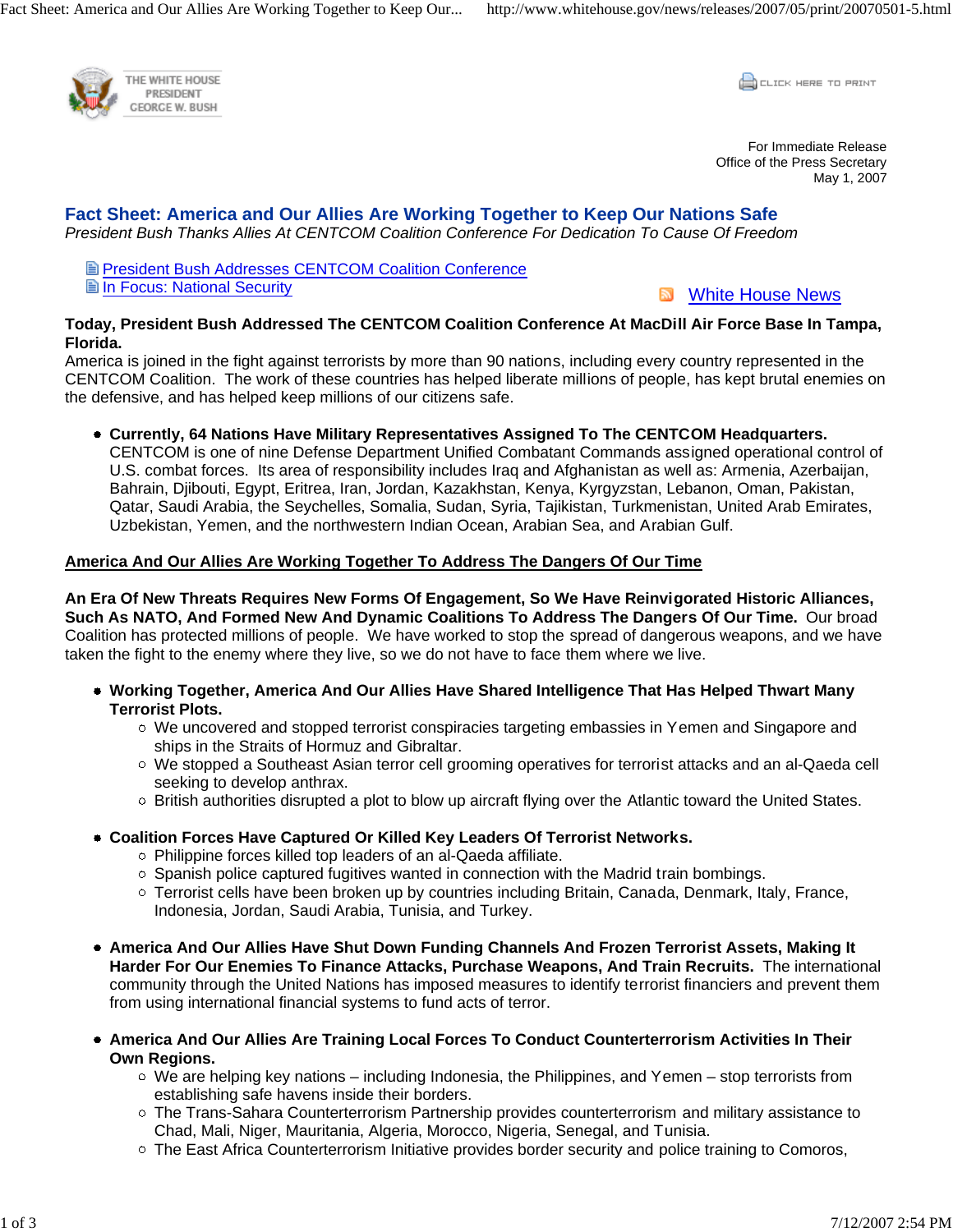Djibouti, Eritrea, Ethiopia, Kenya, Madagascar, Tanzania, and Uganda.

- **Our Coalition Is Taking Steps To Stop Terrorists From Obtaining The World's Most Dangerous Weapons.** More than 80 nations have joined the Proliferation Security Initiative and are working to stop shipments of materials related to weapons of mass destruction on land, at sea, and in the air.
- **America And Other Nations Have Acted Boldly To Confront Adversaries Who Threatened International Security.**

 In Afghanistan, Coalition forces drove the Taliban from power, removed al-Qaeda training camps, and helped bring freedom to 25 million people.

#### **Our Coalition Is Going On The Offense Against The Taliban And Its Al-Qaeda Allies In Afghanistan**

**Since Their Liberation, The Afghan People Have Made Enormous Strides.** Afghans chose the first democratically-elected President in their history and held free elections for a National Assembly. The Afghan economy has doubled in size, and more than 4.6 million Afghan refugees have come home in one of the largest return movements in history.

**The Taliban And Its Al-Qaeda Allies Are Actively Working To Undermine This Progress And Reclaim Power, And Our Coalition – Led By NATO – Is Going On The Offense Against Them.** Coalition and Afghan forces have conducted dozens of operations over the past few months to go after the enemy in their strongholds, including an operation launched this week targeting the Taliban in Helmand Province in the South. We have seized dozens of caches of weapons, ammunition, and improvised explosive devices, and we are making progress in training the growing Afghan National Army.

**At Least 20 Other Nations Are Supporting Efforts To Rebuild Afghanistan.** The United States appreciates these contributions, and we will stand with our partners and the Afghan people until our work is done.

#### **We Are Also Committed To Winning The Fight In Iraq**

#### **After An Extensive Review, President Bush Ordered A New Strategy In Iraq And Appointed General David Petraeus To Carry That Strategy Out.**

This new strategy recognizes that our top priority must be to help the Iraqi government secure its capital so they can make political and economic progress. The Iraqis cannot yet do this on their own, so the President ordered reinforcements to help Iraqis secure their population, go after those inciting sectarian violence, and get their capital under control.

- **This Strategy Is Still In Its Early Stages, Yet At This Early Hour, We Are Seeing Some Signs That Give Us Hope.** Some of the reinforcements General Petraeus requested have not yet arrived in Baghdad, and he believes it will take months before we can accurately gauge the strategy's potential for success. Yet at this early hour:
	- $\circ$  Coalition forces have captured a number of key terrorist leaders who are providing information about how al-Qaeda operates in Iraq.
	- $\circ$  Coalition forces have stopped a car bomb network, which had killed many citizens of Baghdad, and they have destroyed major car bomb factories.
	- There has been a decline in sectarian violence.
	- $\circ$  In some areas of the capital, Iraqis are returning to their neighborhoods with an increased feeling of security.
- **Success In Iraq Is Critical To The Security Of Free People Everywhere.** Terrorists continue to unleash horrific acts of violence in Iraq, and al-Qaeda is playing a major role. Last week, General Petraeus called al-Qaeda "probably public enemy number one" in Iraq and said that al-Qaeda has made Iraq "the central front of their global campaign."

**America Is Deeply Grateful For The Contributions Of Nations Supporting Operations In Iraq.** Today, more than 30 nations are supporting operations in Iraq. Seventeen NATO nations have contributed forces or been part of the NATO Training Mission to help train Iraqis, and Georgia also recently decided to contribute 2,000 troops. America joins in honoring the Coalition troops who have been killed in Iraq and the others who have been wounded in combat.

#### **America Is Also Grateful For The Increasing Contributions International Organizations Are Making To Iraq's Stability.**